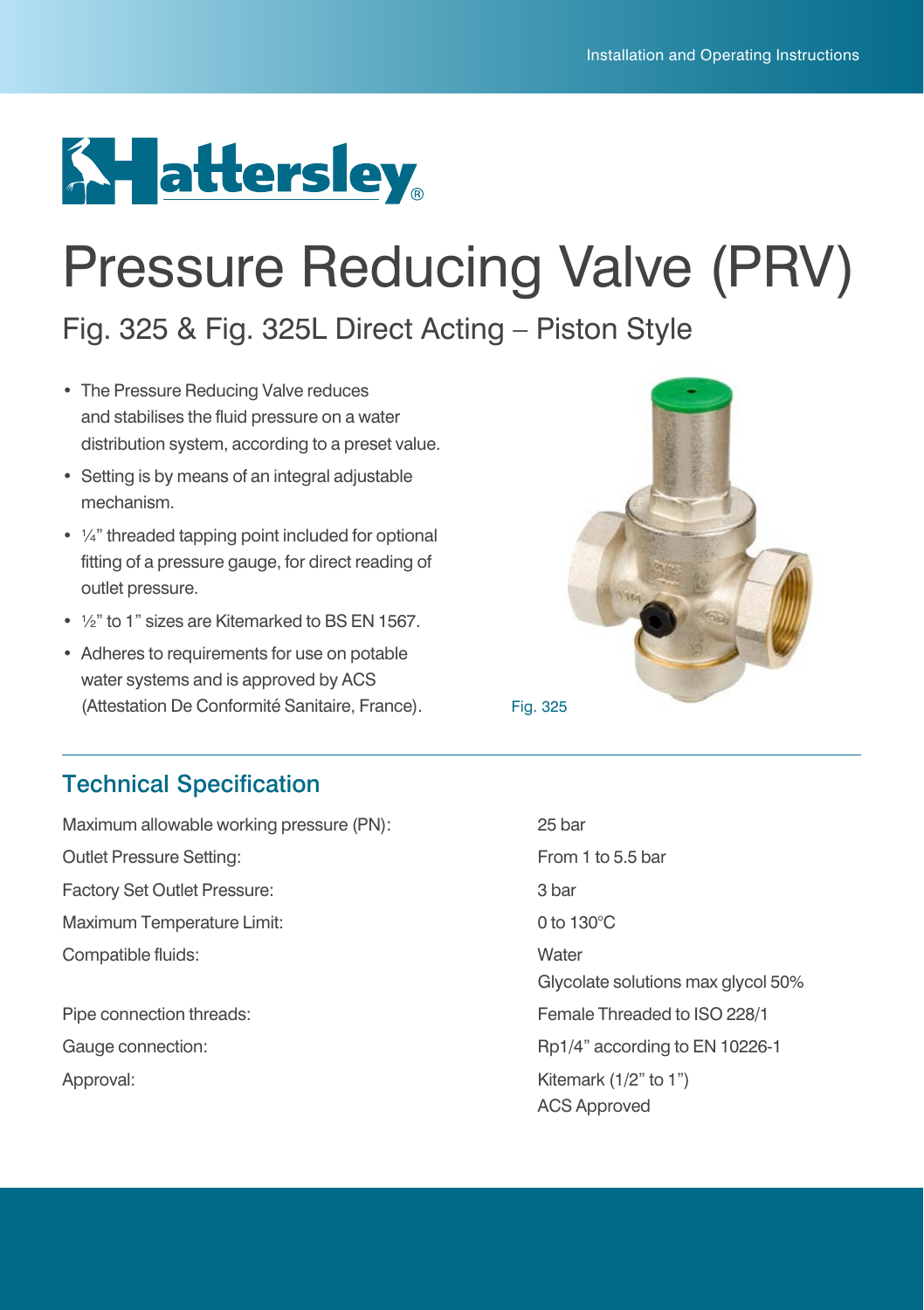#### Product Life Cycle

The life of the valve is dependent on its application, frequency of use and freedom from misuse. Compatibility with the system, into which it is installed, must be considered.

The properties of the fluid being transported such as pressure, temperature and the nature of the fluid must be taken into account to minimise or avoid premature failure or non-operability.

A well-designed system will take into consideration all the factors considered in the valve design. but additionally electrolytic interaction between dissimilar metals in the valve and the system must be examined.

Before commissioning a system, it should be flushed to eliminate debris and chemically cleaned. as appropriate, to eliminate contamination, all of which will prolong the life of the valve.

### Limits of Use

These valves have been categorised in accordance with the Pressure Equipment Directive 2014/68/EU.

**The fluid to be transported is limited to group 2 liquids only. On no account must these valves be used on any Group 1 liquids, group 1 gases, group 2 gases, or unstable fluids.** 

**Note:** Valves that are classified as SEP (Sound Engineering Practice) are not CE marked and therefore do not require a declaration of conformity.

Valves must be installed into a well-designed system and it is recommended that the system be inspected in accordance with the appropriate national and regional legislation.

Valves must be installed by trained personnel only.

Service temperature and pressure as indicated on product documentation should not be exceeded.

The installation should be designed to provide adequate means of draining and venting to avoid harmful effects such as water hammer, vacuum collapse, corrosion and uncontrolled chemical reactions and to permit cleaning, inspection and maintenance in the correct manner.

Valves are not designed to operate under high shock loadings. Where pressure increases occur due to shock loading (water hammer), they should be added to the working pressure to obtain the total pressure acting on the valve. The total must not exceed the pressure rating of the valve. A pressure surge, or shock, is usually caused by the rapid closure of a check valve or quarter turn valve resulting in a sudden reduction in flow rate. It is the responsibility of the installer to ensure that the valves do not exceed the allowable limits of pressure.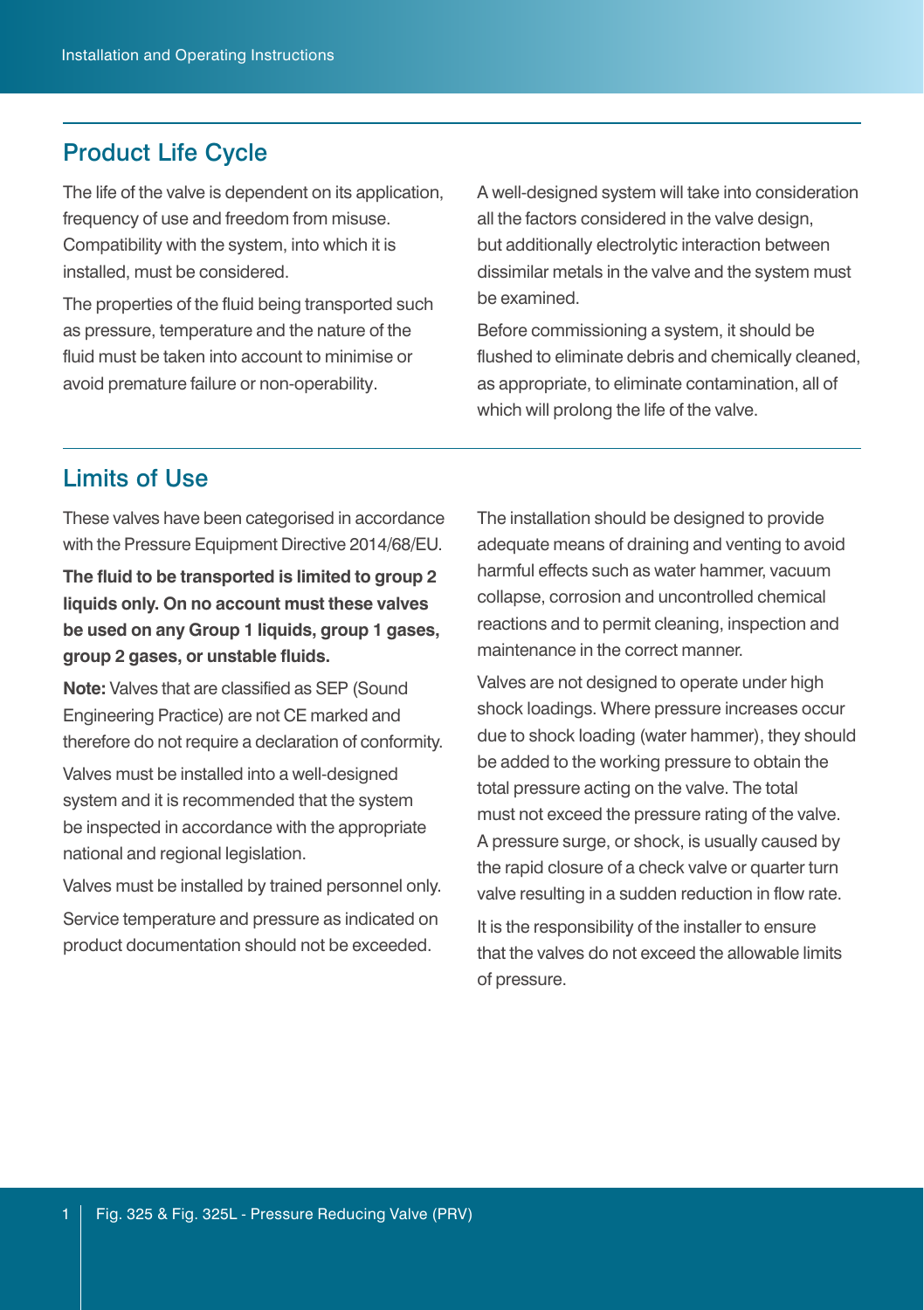#### Limits of Use **(CONTINUED)**

Not suitable for fatigue loading, creep conditions, fire testing, fire hazard environment, corrosive or erosive service, transporting fluids with abrasive solids, high velocity gases that can cause shock waves.

The valves have been designed for loadings, appropriate to its intended use and other reasonably foreseeable operating conditions. Loadings caused by traffic, wind and earthquake have not been taken into account.

Any queries regarding service applications should be addressed to the Hattersley - Technical Sales Department.

| Fig. No.                 | PED Category by Valve Size (DN) |                          |                  |                  | <b>Product Application</b> |             |                   |                   |
|--------------------------|---------------------------------|--------------------------|------------------|------------------|----------------------------|-------------|-------------------|-------------------|
|                          | <b>SEP</b>                      | CAT <sub>1</sub>         | CAT <sub>2</sub> | CAT <sub>3</sub> | Group 1 Gas                | Group 2 Gas | Group 1<br>Liquid | Group 2<br>Liquid |
| Fig. 325 &<br>Fig. 325 L | $15 - 100$                      | $\overline{\phantom{a}}$ | ۰                |                  | $\overline{\phantom{a}}$   | ۰           |                   |                   |

### Safety Requirements

The pressure reducing valve conditions must never exceed the permitted maximum working pressure, maximum setting pressure and temperature.

Only use the pressure reducing valve with compatible fluids.

In case of installation at boilers entrance, water heaters or hot water storage tanks, it is fundamental to use, after the pressure reducing valve, an expansion vessel for sanitary use even if a check valve has already been installed.

The pressure reducing valve must be installed by qualified personnel.

Do not perform any investigation or maintenance procedures on the valve without having completely discharged the pressure of the system.

If water temperature exceeds 50°C, take the necessary actions to avoid serious burns and hazards to people. The operator should use suitable hand protection at high temperature conditions.

Maintenance Engineers & Operators are reminded to use correct fitting tools and equipment.

A full risk assessment and methodology statement must be compiled prior to any maintenance.

The risk assessment must take into account the possibility of the limits of use being exceeded whereby a potential hazard could result.

Failure to comply with these instructions may lead to an incorrect installation, operation or maintenance, which may cause the device malfunctioning and may result in damage or injury. For more information on the product, please contact your Hattersley representative.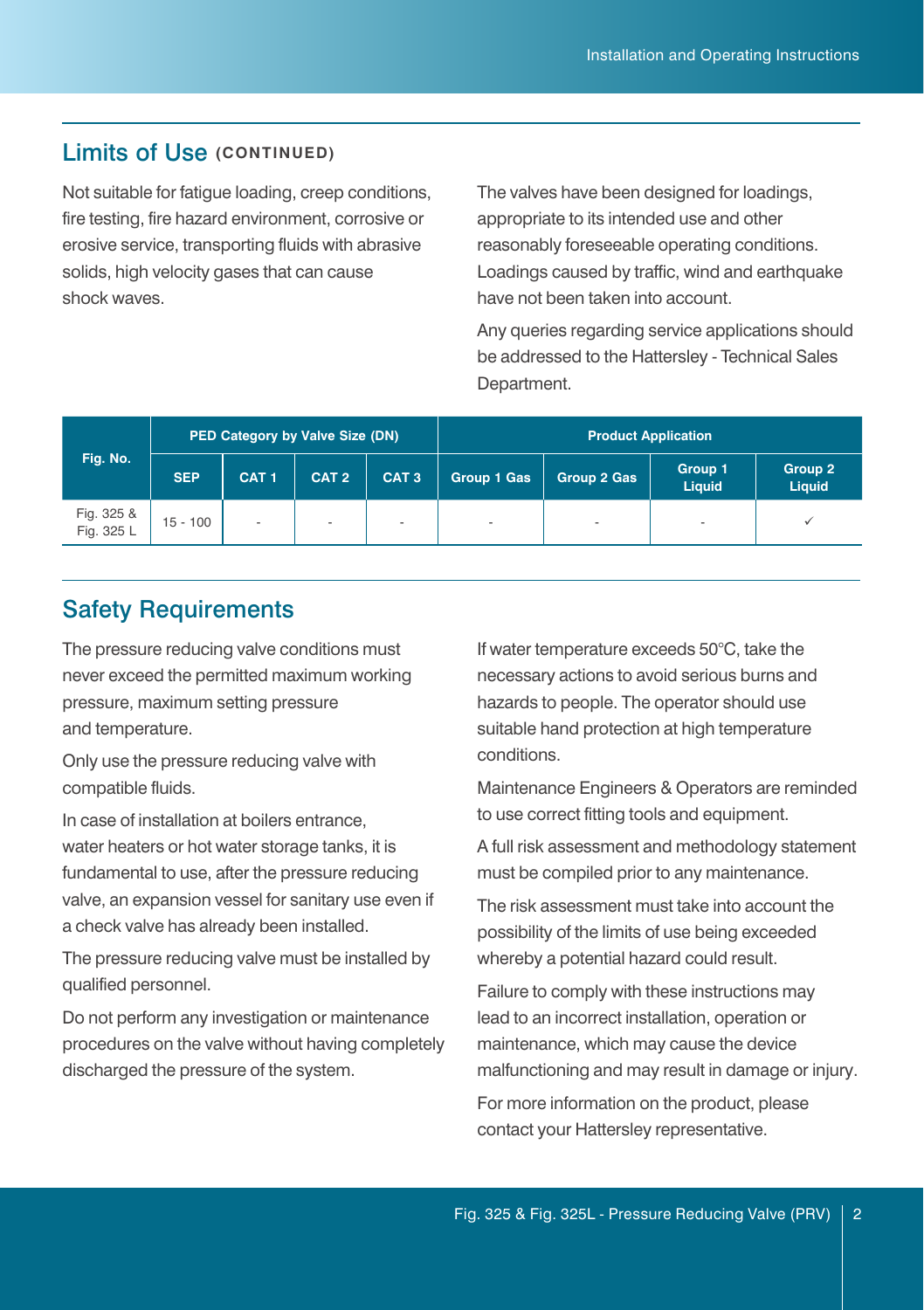### Installation

Valves must be provided with adequate support. Adjoining pipework must be supported to avoid the imposition of pipeline strains on the valve body.

It is recommended to install a strainer before the pressure reducing valve, in order to eliminate any impurities in the water which could compromise the functioning.

Proceed as follows:

- 1. Flush the system to prevent the impurities from damaging the device.
- 2. Check that the operating pressures and temperatures are within the permitted range.
- 3. The housing of the device must ensure sufficient space for adjustments and maintenance.
- 4. Install isolation valves upstream and downstream the pressure reducing valve.
- 5. Assemble the optional pressure gauge (article supplied separately) in the place provided "E".
- 6. Make sure that the water flow follows the direction of the arrow "C".

**CAUTION!** Before commissioning the PRV, ensure that pressure gauge connections on the valve body are sealed, with either pressure gauges or sealing plugs.



We advise to interrupt the installation of the device if these instructions have not been completely read and understood or if there are aspects of the installation or the system which do not meet the stated requirements.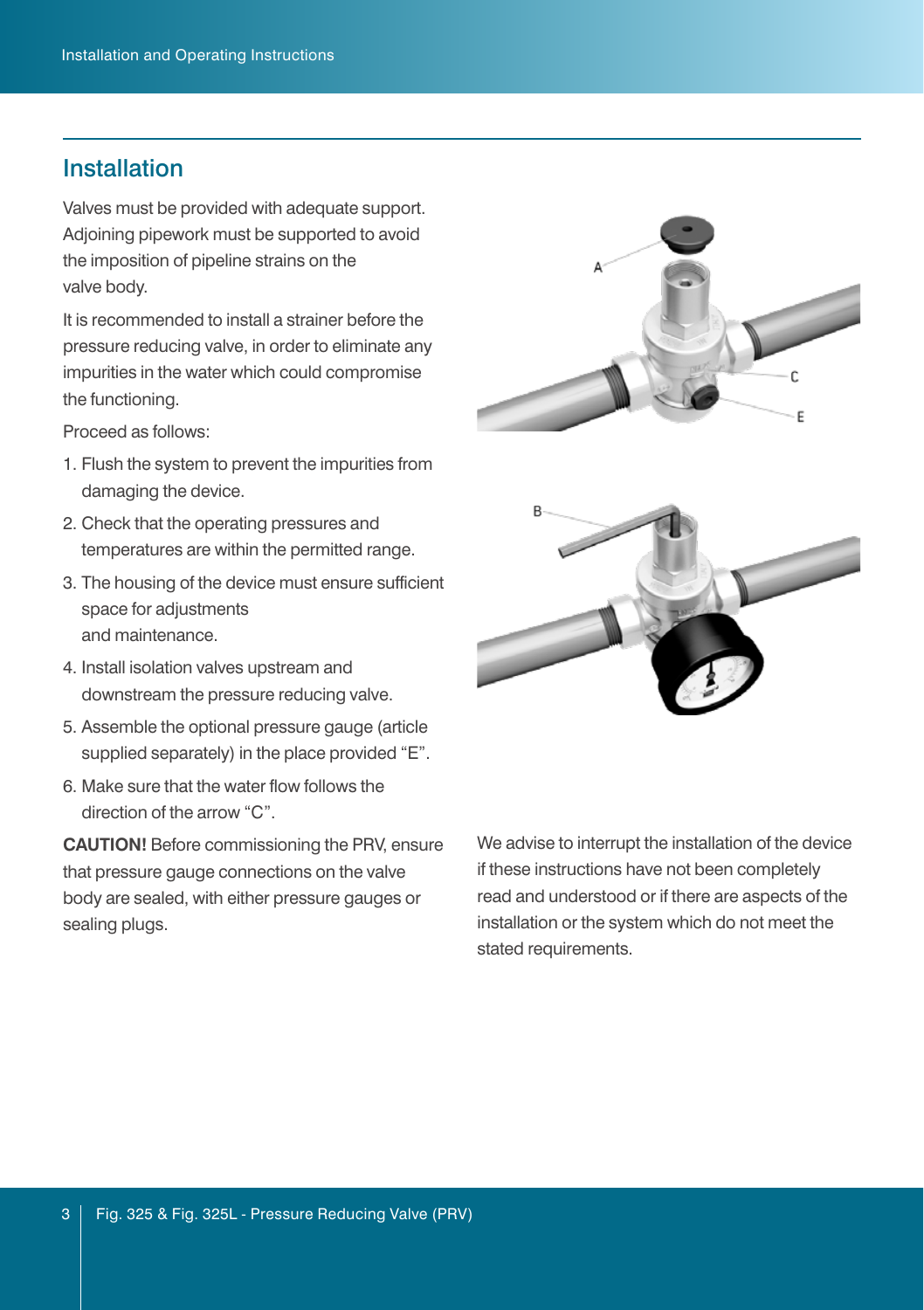The pressure reducing valve is pre-set at a 3 bar outlet pressure.

The pressure gauge (optional) shows the value of the already reduced pressure (Ps) of the outlet fluid. The outlet pressure should always be set with the downstream isolated. A small drop in outlet pressure can be expected when the system downstream isolation valve is opened and the system returns to flow conditions.

To change the outlet pressure, proceed as follows:

- 1. Close the shut-off valve placed downstream the pressure reducing valve.
- 2. Remove the cover "A" and use the regulator "B" to set the pressure: rotating **CLOCKWISE** the pressure value will increase, while rotating **COUNTERCLOCKWISE** it will decrease. After each action on the regulator "B" discharge the outlet pressure by opening the shut-off valve and closing it again after a few seconds; check if the outlet pressure from the pressure reducing valve is the one desired.
- 3. Once the required pressure has been reached, re-fit the plastic plug "A".
- 4. Take note of the value of the set pressure for future maintenance operations.

#### Adjustment Maintenance

Periodically check that the outlet pressure value from the pressure reducing valve is the one set during installation.

In order to check correctly, the shut-off valve placed downstream of the pressure reducing valve has to be closed.

- If the outlet pressure is **LOWER** than the value set during installation, ensure that the down stream isolation valve is fully closed - Any leak would cause an incorrect reading of the outlet pressure. If the shut-off valve is sealed tight, set the pressure reducing valve again and re-check.
- If the outlet pressure is **HIGHER** than the value set during installation, ensure that the down stream isolation valve is fully closed - If the pressure remains **CONSTANT**, re-set the pressure reducing valve again; if the pressure **INCREASES** gradually above the set value, extra maintenance of the pressure reducing valve is required.